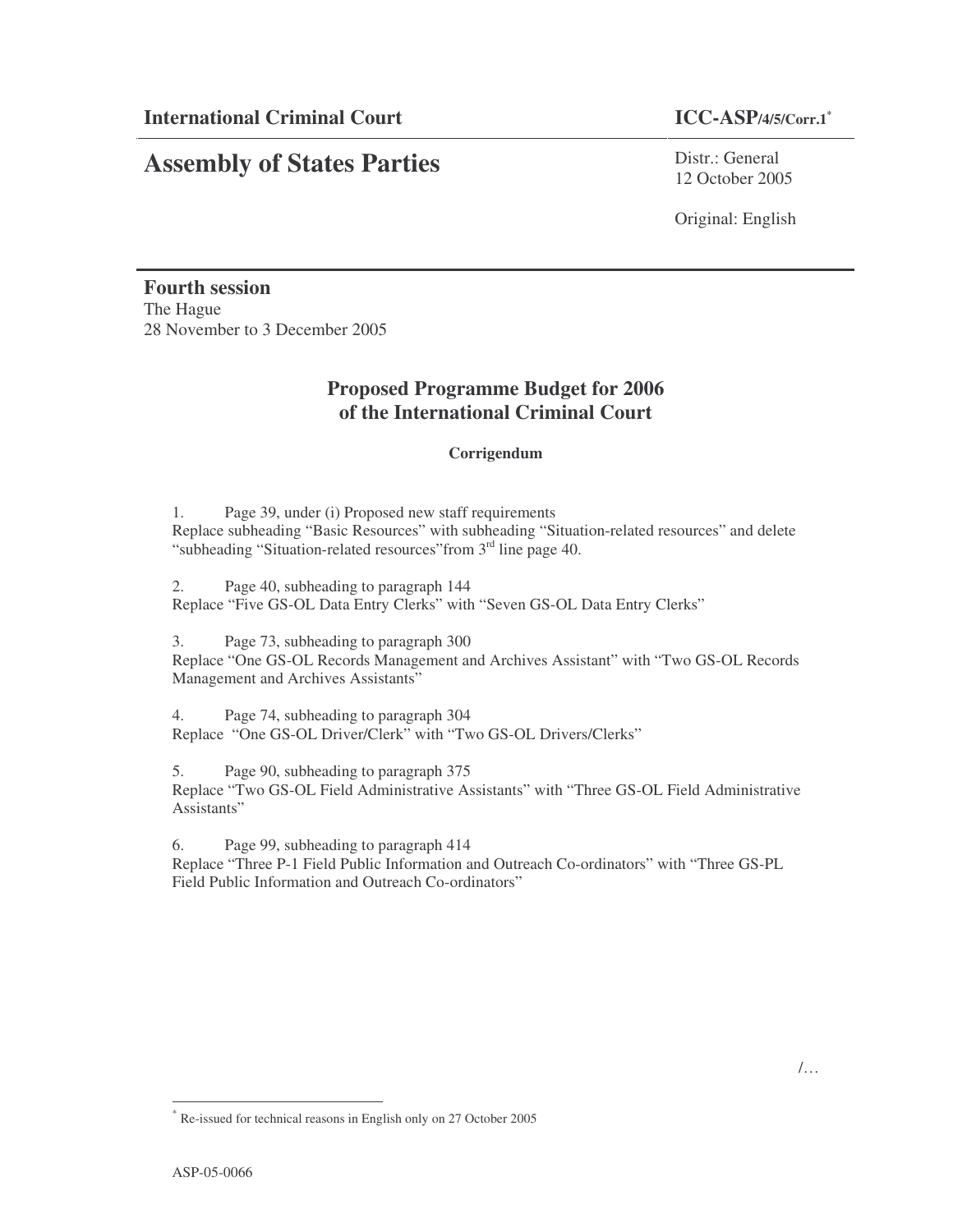#### 7. Page 114, paragraph 482 Replace table with table below:

#### 482. Comparison of budget and expenditure 2004-2006

| MP IV - Secretariat of the Assembly of States | Expenditure |       | Approved budget 2005* |       | Proposed budget 2006 |                       |         |  |
|-----------------------------------------------|-------------|-------|-----------------------|-------|----------------------|-----------------------|---------|--|
| Parties                                       | 2004        |       | (thousands of euros)  |       | (thousands of euros) |                       |         |  |
|                                               | Total       | Core  | Condi-tional          | Total | Basic                | Situation-<br>related | Total   |  |
| Professional staff                            | No          | 377   |                       | 377   | 389.9                |                       | 389.9   |  |
| General Service staff                         | breakdown   | 217   |                       | 217   | 249.2                |                       | 249.2   |  |
| Subtotal staff                                | 397.7       | 594   |                       | 594   | 639.1                |                       | 639.1   |  |
| General temporary assistance                  | 173.8       | 202   |                       | 202   | 132.4                |                       | 132.4   |  |
| Temporary assistance for meetings             | 784.1       | 1,067 |                       | 1,067 | 1,919.3              |                       | 1,919.3 |  |
| Overtime                                      | 31.1        | 40    |                       | 40    | 42.0                 |                       | 42.0    |  |
| Subtotal other staff                          | 989.0       | 1,309 |                       | 1,309 | 2,093.7              |                       | 2,093.7 |  |
| Travel                                        | 84.0        | 128   |                       | 128   | 140.5                |                       | 140.5   |  |
| Hospitality                                   | 3.6         | 10    |                       | 10    | 10.0                 |                       | 10.0    |  |
| Contractual services incl. training           | 374.3       | 900   |                       | 900   | 420.2                |                       | 420.2   |  |
| General operating expenses                    | 27.7        | 40    |                       | 40    | 461.9                |                       | 461.9   |  |
| Supplies and materials                        | 13.1        | 44    |                       | 44    | 13.0                 |                       | 13.0    |  |
| Furniture and equipment                       | 54.3        | 163   |                       | 163   | 47.2                 |                       | 47.2    |  |
| Subtotal non-staff                            | 557.0       | 1,285 |                       | 1,285 | 1,092.8              |                       | 1,092.8 |  |
| <b>Total Major Programme IV</b>               | 1,943.7     | 3,188 |                       | 3,188 | 3,825.6              |                       | 3,825.6 |  |

 $\overline{\phantom{a}}$  , where  $\overline{\phantom{a}}$ \* The approved budget takes into consideration the adjustments within the Secretariat of the Assembly of States Parties to better reflect the budgetary requirements and the decisions of the Assembly of States Parties.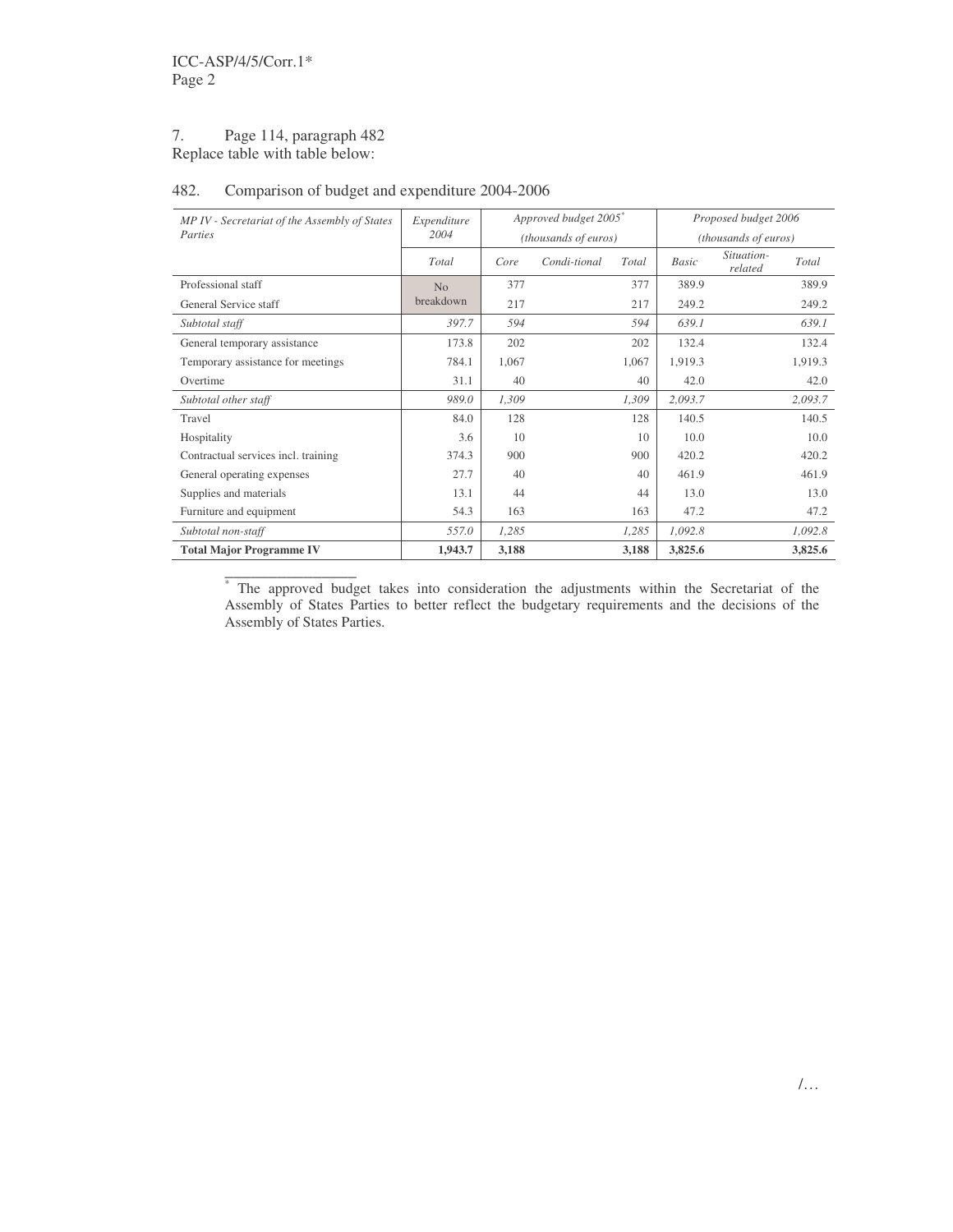#### 8. Page 127/128, Annex IV (a) (continued)

As a continuation to Annex IV (a) after page 127 insert table Programme 1200 Chambers and table Major Programme II – Office of the Prosecutor.

#### **Annex IV (a)** *(continued)*

| Programme 1200 - Chambers                             |                |                |       |                |               |                |       |       |                 |                          |                |              |                   |                |
|-------------------------------------------------------|----------------|----------------|-------|----------------|---------------|----------------|-------|-------|-----------------|--------------------------|----------------|--------------|-------------------|----------------|
| Proposed staffing                                     | <b>USG</b>     | ASG            | $D-2$ | $D-1$          | $P-5$         | $P-4$          | $P-3$ | $P-2$ | $P-1$           | Total<br>P-staff & Above | GS-PL          | GS-OL        | Total<br>GS-staff | Total<br>staff |
| Approved posts 2005 - Core                            |                |                |       |                | 1             | 2              |       | 18    |                 | 21                       |                | 11           | 11                | 32             |
| Approved posts 2005 - Conditional                     |                |                |       |                |               |                |       |       |                 |                          |                |              |                   |                |
| Sub-total approved posts 2005                         |                |                |       |                | $\mathcal{I}$ | $\overline{2}$ |       | 18    |                 | 21                       |                | 11           | 11                | 32             |
| Classified and changed posts 2006 - Basic             |                |                |       |                |               |                |       |       |                 |                          |                |              |                   |                |
| Classified and changed posts 2006 - Situation-related |                |                |       |                |               |                |       |       |                 |                          |                |              |                   |                |
| Redeployed posts 2006 - Basic                         |                |                |       |                | $-1$          | $-2$           |       |       |                 | $-3$                     |                | $-3$         | $-3$              | -6             |
| Redeployed posts 2006 - Situation-related             |                |                |       |                | -1            | $\mathfrak{2}$ |       |       |                 | $\mathfrak{Z}$           |                | 3            | 3                 | 6              |
| Sub-total classified, changed/redeployed posts 2006   |                |                |       |                | $\theta$      | $\mathcal{O}$  |       |       |                 | $\theta$                 |                | $\theta$     | $\theta$          | $\theta$       |
| New posts $2006 - Basic$                              |                |                |       |                |               |                |       |       |                 |                          |                |              |                   |                |
| New posts 2006 - Situation-related                    |                |                |       |                |               |                |       |       |                 |                          |                |              |                   |                |
| Sub-total new posts 2006                              |                |                |       |                |               |                |       |       |                 |                          |                |              |                   |                |
| <b>Total proposed staffing 2006</b>                   |                |                |       |                | $\mathbf{1}$  | $\overline{2}$ |       | 18    |                 | 21                       |                | 11           | 11                | 32             |
|                                                       |                |                |       |                |               |                |       |       |                 |                          |                |              |                   |                |
|                                                       |                |                |       |                |               |                |       |       |                 |                          |                |              |                   |                |
| Major Programme II - Office of the Prosecutor         |                |                |       |                |               |                |       |       |                 |                          |                |              |                   |                |
| Proposed staffing                                     | <b>USG</b>     | <b>ASG</b>     | $D-2$ | $D-1$          | $P-5$         | $P-4$          | $P-3$ | $P-2$ | $P-1$           | Total<br>P-staff & Above | GS-PL          | GS-OL        | Total<br>GS-staff | Total<br>staff |
| Approved posts 2005 - Core                            |                | 2              |       | $\overline{1}$ | 10            | 22             | 18    | 27    | 8               | 89                       | 3              | 32           | 35                | 124            |
| Approved posts 2005 - Conditional                     |                |                |       |                |               |                | 5     | 3     | 2               | 11                       | $\overline{4}$ | 8            | 12                | 23             |
| Sub-total approved posts 2005                         | $\overline{I}$ | $\mathfrak{2}$ |       | $\mathcal{I}$  | 10            | 23             | 23    | 30    | 10 <sup>2</sup> | 100                      | $\overline{7}$ | $40^{\circ}$ | 47                | 147            |
| Classified and changed posts 2006 - Basic             |                |                |       | $\overline{1}$ | $-1$          |                |       |       |                 |                          |                |              |                   |                |
| Classified and changed posts 2006 - Situation-related |                |                |       |                |               |                |       |       |                 |                          |                |              |                   |                |
| Redeployed posts 2006 - Basic                         |                |                |       |                | $-3$          | $-16$          | $-11$ | $-21$ | $-7$            | $-58$                    | $-2$           | $-16$        | $-18$             | $-76$          |
| Redeployed posts 2006 - Situation-related             |                |                |       |                | 3             | 16             | 11    | 21    | $\tau$          | 58                       | $-4$           | 22           | 18                | 76             |
| Sub-total classified, changed/redeployed posts 2006   |                |                |       | $\mathcal{I}$  | $-I$          |                |       |       |                 | $\theta$                 | $-6$           | 6            | $\theta$          | $\theta$       |
| New posts $2006 - Basic$                              |                |                |       |                |               |                |       |       |                 |                          |                |              |                   |                |
| New posts 2006 - Situation-related                    |                |                |       |                |               |                | 16    | 12    | $\overline{4}$  | 34                       |                | 21           | 21                | 55             |
| Sub-total new posts 2006                              |                |                |       |                |               |                | 16    | 12    | $\overline{4}$  | 34                       |                | 21           | 21                | 55             |